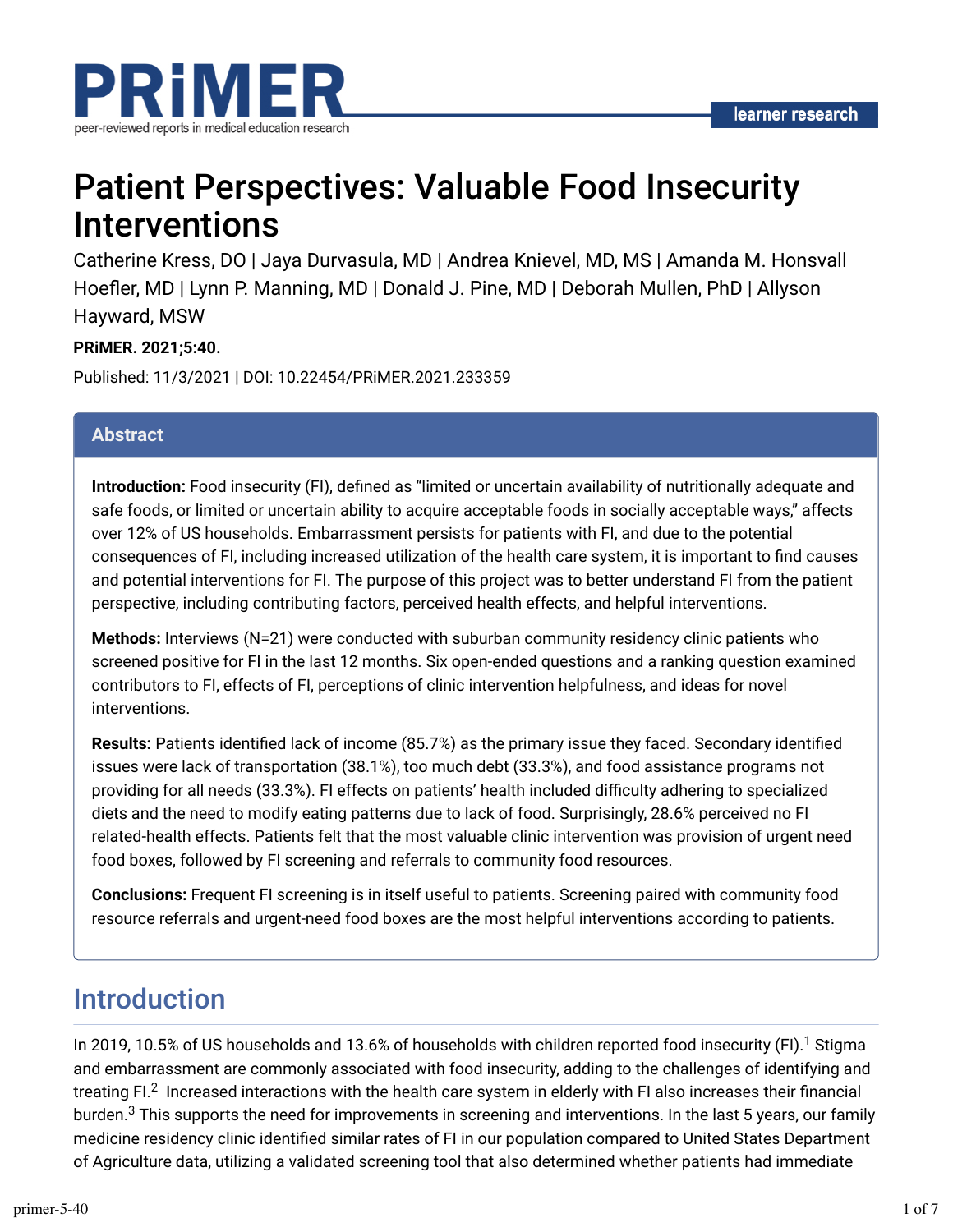food needs.<sup>4-6</sup> In a previous study, our clinic determined that patient-conducted FI screening during check-in yielded much higher positivity rates than physician-initiated screening during clinic visits, which is consistent with other studies that show patients prefer surveys or nurse-initiated screening. $^{4,7}$  Broadening this understanding of FI in our community, our study investigates the patient perspective on common FI contributing factors, health effects of FI, and FI interventions.

## Methods

### *Design*

Eligible patients from a suburban Midwestern community family medicine residency clinic were 18 years or older, English-speaking, and had screened positive for FI in the last 12 months by answering yes to at least one screening question based on a previously validated two-question screening tool.<sup>5,8</sup> Participants were offered a \$25 grocery gift card as incentive to participate in the interview. Eligible patients (n=100) were invited to participate with a goal of recruiting 30 patients. Recruitment ended early with only 21 of the planned 30 interviews, due to a lack of novel themes emerging in responses in this institutional review board-approved study during the study period of November 2018 through April 2019.

The research team of residents, attending physicians, a licensed clinical social worker, and research scientist developed seven interview questions. Questions were primarily open-ended, discretionary and conditional probes with one ranking question. The social worker trained two social work interns and a medical student in recruitment and structured interviewing. $^9$  Interviews were conducted by an interviewer with a scribe.

### *Analysis*

Two physician readers performed initial analysis and independently identified key words, phrases, and ideas, along with frequencies of the qualitative data. After individual coding, interrater comparisons ensured agreement in response coding. The research scientist completed a final blinded review of the coding and qualitative analysis. Item ratings of 3 or greater from the ranking question, on Likert scale items (0-not helpful to 5-extremely helpful), were classified as helpful.

### **Results**

Of the 21 adults interviewed, 95% identified as the primary household food buyer, 33% lived in households with at least one child, and one identified as homeless. Respondents were 20-70 years old and 71% female.

Respondents cited many contributors to FI (Figure 1). The greatest contributor was lack of money for food (85.7%); one mentioned "medication ... is very expensive and it's difficult to budget for food." The second greatest contributor was transportation (38.1%), with comments including "savings can let me buy in bulk, but I can't carry it on the bus." Thirty-three percent reported too much debt or that Supplemental Nutrition Assistance Program (SNAP) and women, infants, and children (WIC) food support resources were insufficient for their households' needs, one noted that they "only get \$190 dollars per year for SNAP which is not enough." Other factors affecting FI included variable income, SNAP/WIC ineligibility, frustration due to little diet variety, embarrassment about FI, where "due to pride, family refused to accept the assistance," and unexpected costs (28.6% each). Most respondents (71.4%) felt that FI affected their health, leading to modified eating patterns and making it difficult to adhere to special diets (Figure 2), whereas 28.6% did not perceive negative health ramifications from FI. Also, respondents felt that FI caused stress (23.8%) and other negative health impacts (Figure 2).

When rating the helpfulness of current clinic interventions, 100% said emergency food boxes were helpful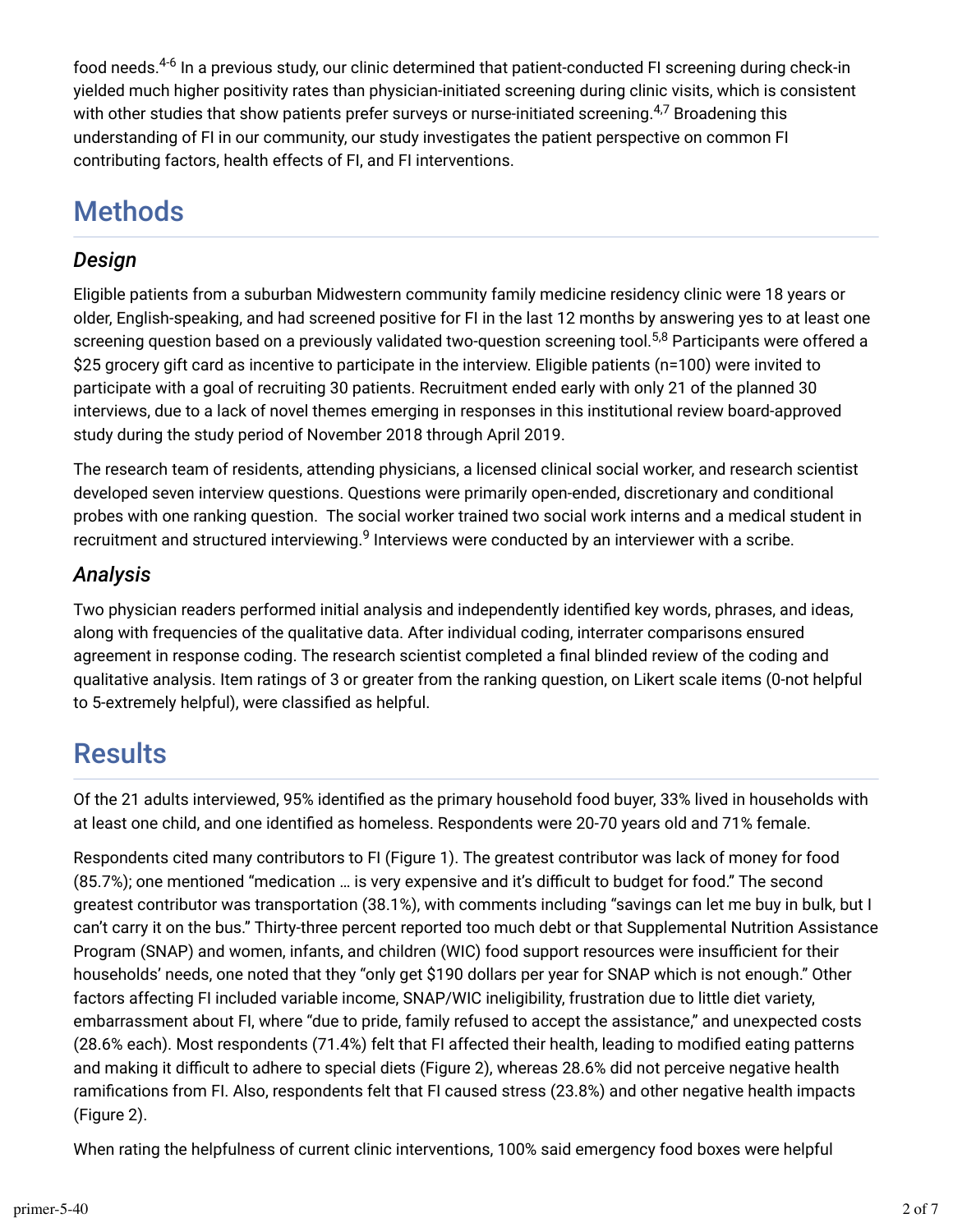(Figure 3). One respondent said, "the food box was the best thing I've ever gotten." The FI screening process and referral to food resources were helpful or somewhat helpful (95%) to respondents, with 28.6% reporting using food shelves after referrals. Referral to SNAP or WIC was at least somewhat helpful (75%).

When asked for feedback about clinic interventions, respondents suggested that we should screen more often for FI and continue to educate patients about FI (Figure 4). Some respondents stated they were not aware clinics could help patients with FI, with one respondent stating, "I didn't know I could ask for help here." Another respondent remarked, ''Maybe another staff member ... could ask right at the end before patients see the doctor." Others did not think to bring up the subject in clinic visits. They expressed appreciation for frequent screening and resources for FI (Figure 4). One respondent stated it would be helpful if the clinic would "list out the free meals that are close by." Multiple respondents suggested displaying resources in less public areas of the clinic since many people with FI are self-conscious. Another common suggestion was identification of supplemental resources, since even those qualifying for support often run out towards the end of the month.

## **Discussion**

This study sheds light on patient perspectives of FI and clinic-based interventions. A clinic's ability to immediately address this is frequently limited. Clinics can offer referrals and food boxes to solve immediate food needs.

Results showed screening alone is valued by patients struggling with FI. Positive screening may facilitate discussions that patients might be too embarrassed to initiate. Some respondents expressed guilt about asking for help or lack of awareness about clinic resources reinforcing the need of frequent screening and additional population wide clinic FI education/awareness campaigns.

One-third of respondents did not perceive health effects related to FI. As physicians, this disconnect between FI and health illustrates the importance of education regarding the effects of adequate nutrition on health. Other studies have suggested that there are poorer outcomes in both children and adults with food insecurity. This includes increased rates of nutrient deficiencies and diabetes. $^{10}$  However, there are few studies regarding the financial burden of FI on patients and the health care system.

Improved FI screening provides clinics with a more realistic understanding of FI's impact in our community and patient population. This is especially important as COVID-19 is projected to increase FI to 15.6%.<sup>11</sup> Given these findings, clinics could consider frequent screenings for FI with referrals to community resources and offering urgent food resources or food boxes. Other studies have proposed clinics and community resources could work together more effectively to help benefit those with FI. $^{12}$ 

This study was limited by the small respondent group at one site with a relatively homogeneous population. Future work includes investigating correlations between health outcomes, chronic illness, financial burdens and FI, and the role of transportation in FI.

## **Conclusions**

FI screening opens conversations and leads to patient use of community support. It is clear that the screening process itself is inherently useful. Screening starts conversations about FI and may reduce embarrassment and/or show that clinics can be a resource. It is also important to implement interventions that reduce FI for our patients, such as offering food boxes for patients in immediate need.

## Tables and Figures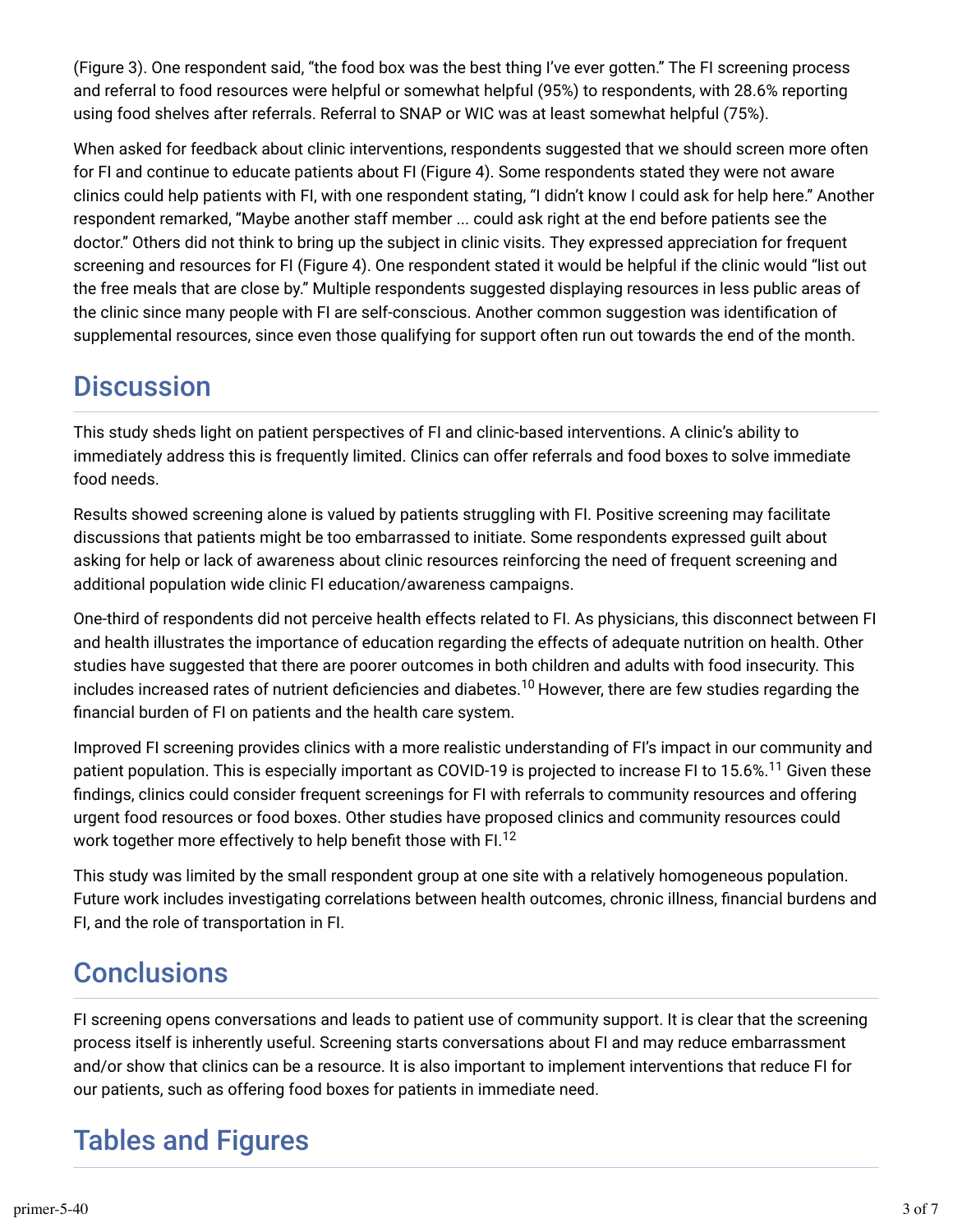#### **Figure 1: Contributors to Food Insecurity**







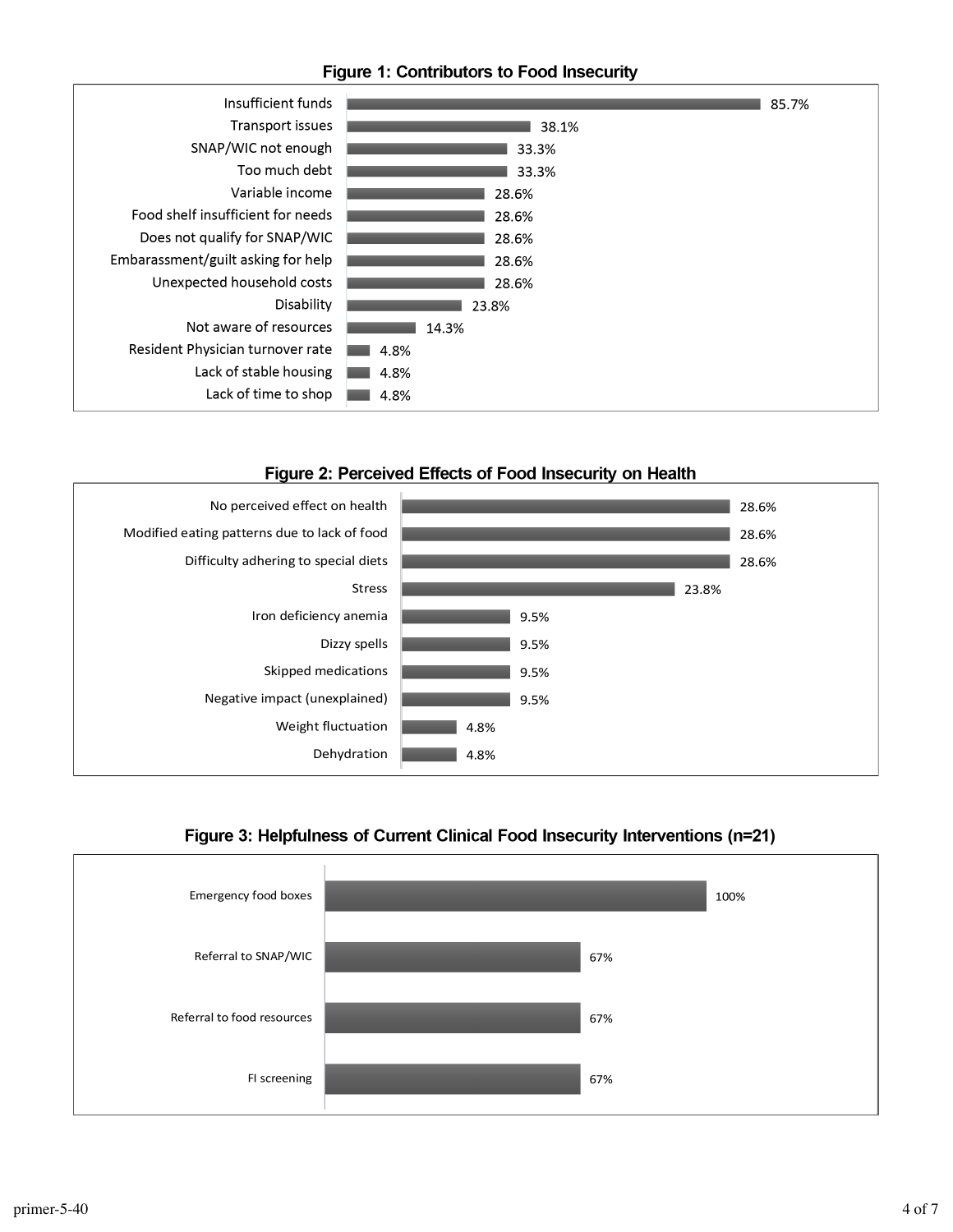

#### Figure 4: :Suggested Valuable Interventions Addressing FI

### Acknowledgments

The authors thank Isaac Zoller, MD; Richard Mitchell, MD; Karvee Kawalawu, MSW, Myra Shevchenko, MSW, Lanre Adekola, MD and Beth Pearson, RN, for their assistance in the development, coordination, and execution of our research.

**Financial Support**: The Park Nicollet Foundation provided funding to conduct this study. Funds were utilized to cover the costs of a scribe and interviewer, including CITI training, as well as participant recruitment, data analysis, printing, and \$25 gift card incentives for respondents.

**Poster Presentations**: This study was presented at the following venues:

- MAFP Research & Innovation Forum, March 2020, Bloomington, MN
- AAFP National Conference, Family Medicine residents and medical students, e-Poster, July 2020,
- STFM Annual Conference, e-Poster August 2020,
- AAFP FMX Conference, e-Poster, October 2020,
- STFM Conference on Practice Improvement, e-Poster, September 2020
- NAPCRG, e-Poster, November 2020
- FMM e-Poster, November 2020

### Corresponding Author

#### Catherine Kress, DO

HealthPartners Western Wisconsin Rural Family Medicine Residency, 535 Hospital Rd, New Richmond, WI 54017

[catherine.a.kress@healthpartners.com](mailto:catherine.a.kress@healthpartners.com)

### **Author Affiliations**

Catherine Kress, DO - HealthPartners Western Wisconsin Rural Family Medicine Residency, Amery and New Richmond, WI

Jaya Durvasula, MD - HealthPartners Western Wisconsin Rural Family Medicine Residency, Amery and New Richmond, WI

Andrea Knievel, MD, MS - HealthPartners Western Wisconsin Rural Family Medicine Residency, Amery and New